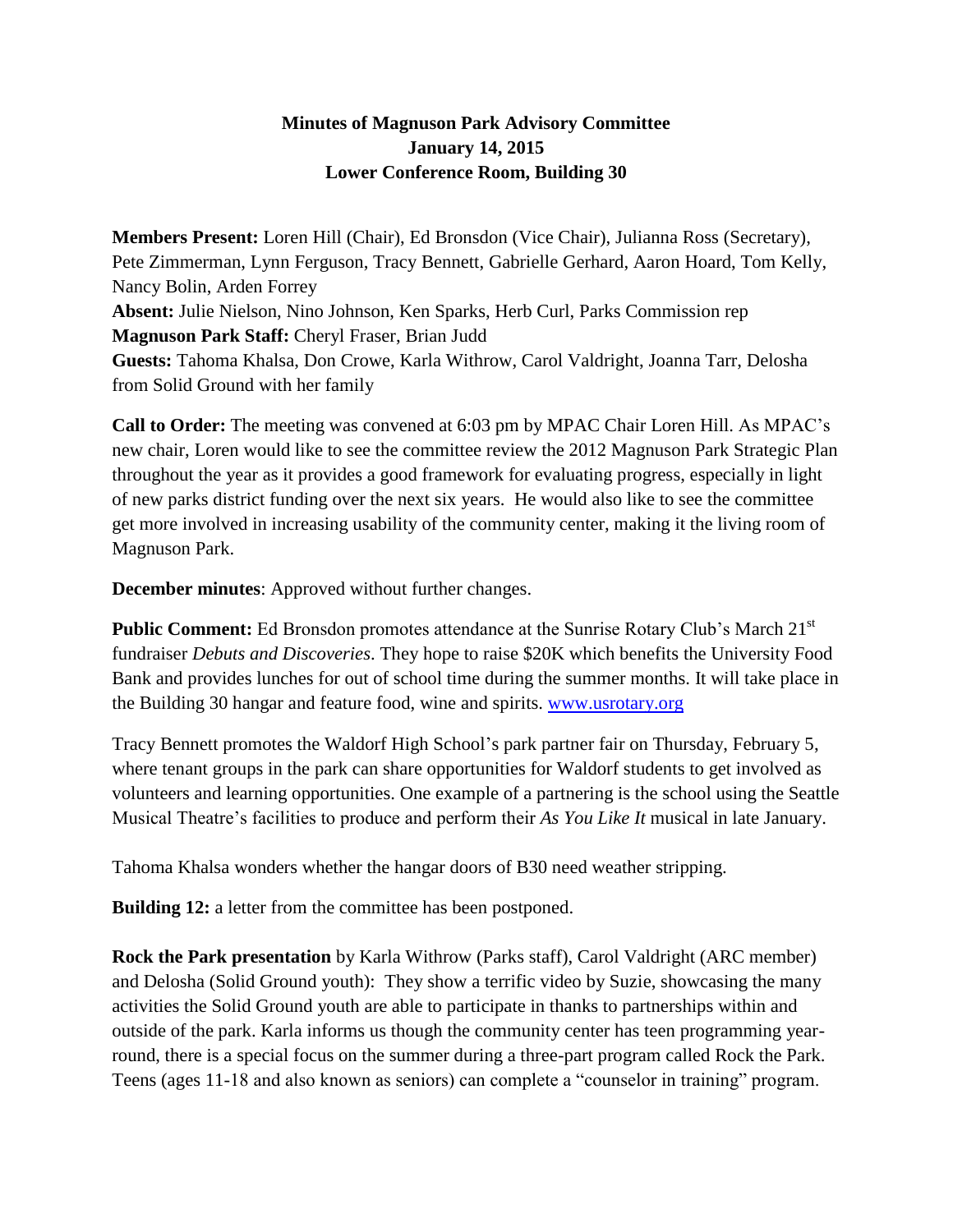There are 11 teens who have done this and they serve as counselors for the younger kids. They train and receive a \$599 stipend at completion of serving as counselors.

Last summer there were 80 youth involved in Rock the Park. 35 younger kids (known as juniors) and 50 teens.

Joanna Tarr, Children's Advocate from Solid Ground, informs committee that there are 200 children living in 99 units. This housing includes both permanent and transitional housing. 81 are 11 years and older. 85 are ages 5-10. Many of the older kids are always asking, "Is the community center open?" Solid Ground expresses thanks to the park partners. "These are families who can't buy memberships, etc. to places like the tennis center, Arena Sports, etc. but they deserve the same opportunities, mentorship and safety."

Delosha reads a letter expressing gratitude. She has served as one of the teen counselors for two years. She says the community center has turned a community into family.

Carol Valdright is a Community Center Advisory Center member. The Magnuson community center is currently open only 25 hours a week and with 200 more kids possibly living in the park when Building 9 opens, we have a huge funding/staffing need. Rock the Park needs funding way beyond the summer and needs \$32K not including the contributions from existing partners.

Lynn Ferguson suggests bringing the ask earlier and offering guidelines on how to give. Don Crowe (Arena Sports) says how great the kids are to have in his facility – very respectful of the property, no spitting seeds, etc.

Delosha's mom offers thanks to the committee. "We don't think behind the scenes that there are people like you who help make things happen. This is great. Rock the Park teaches the kids to be problem solvers. Thank you."

**Director's Report:** Brian Judd reports re: the toxic algae bloom at dog park, there are weekly water samples taking place. We need a deep freeze.

There will be wetland repairs to the paths because of beavers building dams, so expect detours for a short time.

The Building 11 RFP for restaurant was not viable. Parks Dept. will revamp and reissue. The restaurant area is about 1500 – 1800 square feet. Farestart is interested but the timing always seems to be wrong.

Mayor approved some funding to test for radium to answer the communities concerns. Don't have major details. Lynn Ferguson says there should be other testing too, at the shoreline and for lead.

Parks Dept. is working with Mercy Housing re: Building 9. Pete Zimmerman reminds them to keep community apprised of plans.

The Hangar 27 shed will be demolished by the end of February.

Parks Dept. is working on an emergency management plan for Magnuson.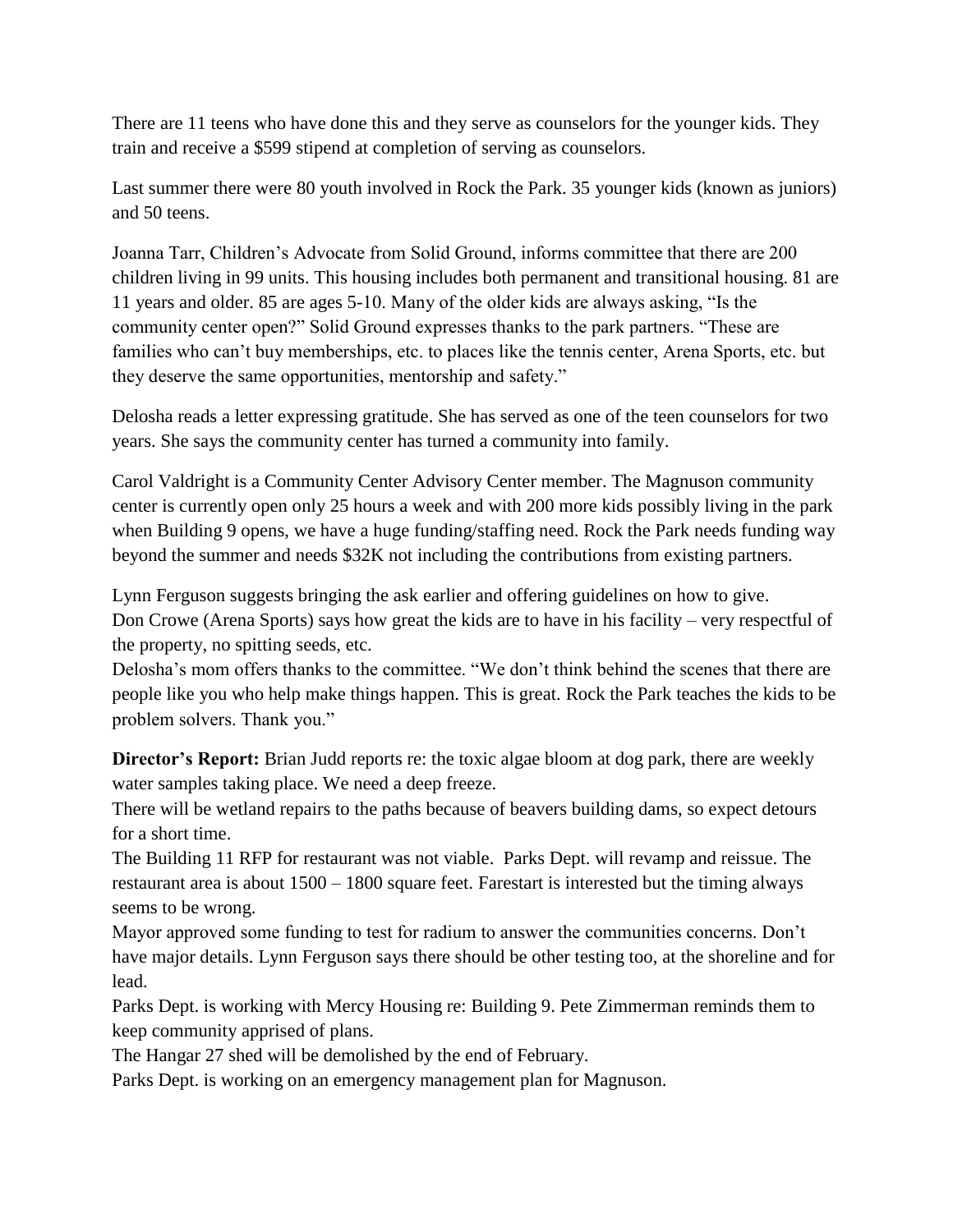Cheryl Fraser says there are not yet updates on the new Super – two candidates are under consideration and she's met them. They seem high quality but there may be more. Aaron Hoard asks if they will meet the public? Not sure, there is a selection committee in place.

**Building 2:** Julianna Ross says in an effort to keep interest in the building alive, she has taken several arts groups through the building with Parks Dept. assistance throughout the entire year of 2014, including Seattle Opera, Seattle Theatre Group, Office of Arts and Culture, Office of Film and Music and several individual artists. The ultimate arts-related vision is to keep the south hangar available somehow for temporary uses of all kinds and adapt the south workshop spaces into more studios for 3-D work like hot-shop, carpentry, iron work, kiln, etc.

This vision is now in conflict with that of the archery group because they intend to take these exact two same spaces for archery/lacrosse and shooting ranges.

Cheryl Fraser reminds the group this is at least a \$25 million project on top of all other costs associated with redevelopment. Several others entities have been shown the building through 2014 including the Burke Museum and a youth baseball organization headed by developer Chris Hansen.

Lynn Ferguson says the history group is supporting the archery club and that they would develop the north hangar as a museum and interpretive center, possibly housing an airplane.

Questioned about an MOU, Cheryl says they will try to bring together groups for support and that if/when there is an RFP, they will need to know about interested group's financing plans.

Loren would like to see Parks step in as a strong partner as B2 could be a great public asset and guide the ways of looking at the project. Thinks Parks should be involved earlier instead of later. Don Crowe says he thinks the \$25 mill. estimate is low. Aaron Hoard notes the economy has improved and that means costs have increased.

**Building 41 status:** Having given the building to the Tennis Center, Parks is now renting it back until the new crew headquarters is built. It seems there may be a way to get it back for the public but not until that HQ is built. Parks will try to get a win-win on this with Tennis Center.

Cheryl also says that they need to finish Building 11 and hit their financial targets on both B11 and B30 to gain credibility. "Let's keep both these items on the agenda."

**Final Notes:** Loren would like the committee to look back at our 2012 Strategic Plan before the next meeting and start tracking how we are doing and in relation to available funding. During the Parks Legacy process leading up to the MPD, we were not asked about the timeline. Funding happens in six year cycles. There are huge community benefits depending on what is moved up, pushed down, etc.

Lynn asks can we have help understanding where money for the community center